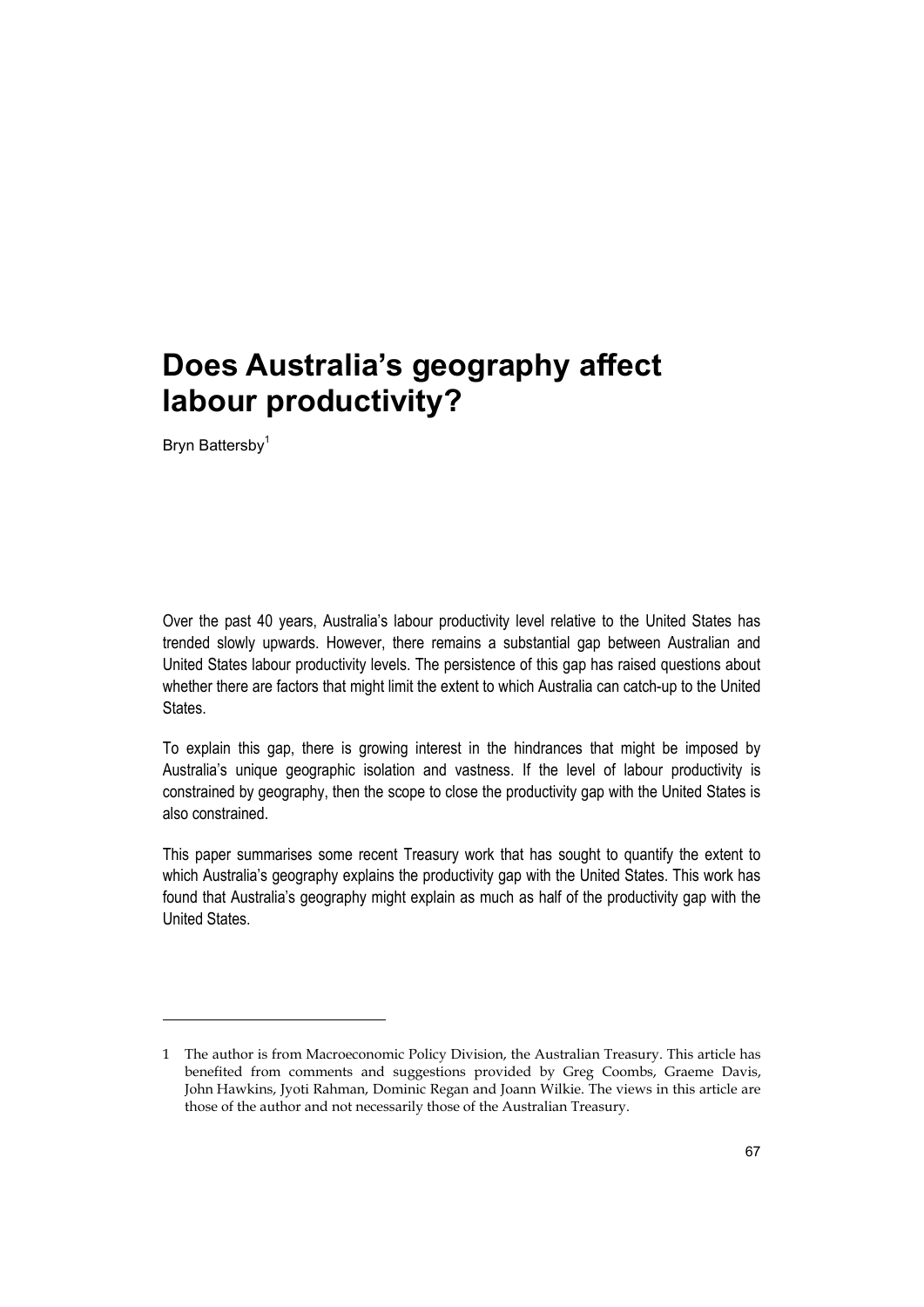# Introduction

In 2002, the Australian Government released the first Intergenerational Report, which outlined both the opportunities and the risks for the Australian economy well into the future, with a particular focus on the impact of an ageing population on economic growth and budgetary outcomes. To aid in that analysis, economic growth was deconstructed into three key drivers — population growth, changes in participation rates in the labour force, and labour productivity growth. This deconstruction has come to be known as the three-Ps framework and has been the focus of much research in Treasury and elsewhere.2

This paper outlines work that has sought to contribute to the understanding of the third of these three-Ps: labour productivity.3 Over the last 40 years, Australia's labour productivity relative to that of the United States has been slowly trending up (as Chart 1 demonstrates). However, there continues to be a substantial gap between the Australian and United States labour productivity levels. Given that the United States represents the frontier of labour productivity in many sectors, the factors underlying this gap have been seen as a potential source of short term gains to Australia's labour productivity as Australia catches up with the United States. However, the persistence of this gap has frustrated those hopes and raised questions about whether there are factors that might limit the extent to which Australia can catch-up to the United States.

If limiting factors do exist, they would help to explain the persistence of the labour productivity gap between Australia and the United States. More importantly, this added context around the story of Australian labour productivity may help to identify where policies might be targeted appropriately to ensure Australia's labour productivity is optimal.

This paper explores the role that geography might play in limiting Australia's labour productivity catch-up with the United States. Australia has a geography that is both sparsely populated and remote, which creates a set of impediments that are unique in the context of developed countries. If geography does limit our ability to catch-up with the United States, then it should be possible to observe this by applying one of the standard models of labour productivity; including a variable that captures the difference in remoteness and vastness between Australia and the United States; and testing whether that variable matters in the scheme of the model.

-

<sup>2</sup> The *Economic Roundup* has presented much of this research: see pages 154-6 of this Roundup.

<sup>3</sup> This paper summarises the findings presented in the Treasury Working Paper 2006-03: *Does distance matter? The effect of geographic isolation on productivity levels*. That paper provides a detailed exposition of the data and analytical methods that underpinned this research.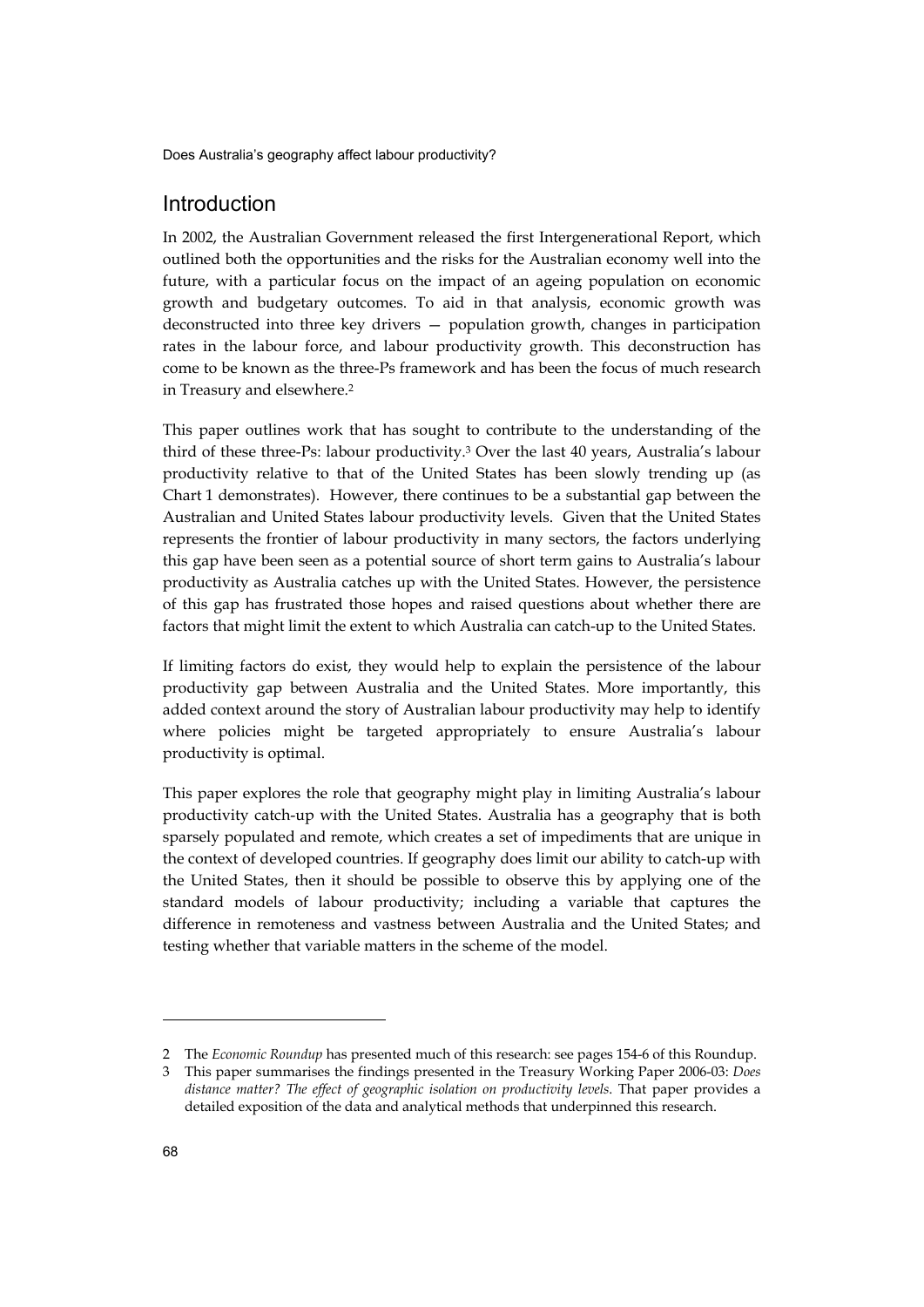

**Chart 1: Australian labour productivity as a proportion of the United States** 

In what follows, the reasons why geography might matter in limiting Australia's labour productivity catch-up with the United States are outlined. In the third section, differences in labour productivity, physical capital, human capital, and geography are compared across the states of Australia and the United States. That analysis results in a key finding: perhaps up to half of the productivity gap between Australia and the United States is explained by the remoteness and sparseness of Australia.

### Why would geography matter?

Before entering into the empirical analysis, it pays to consider why geography might limit the level of labour productivity in Australia relative to the United States. In Budget Statement 4 of the 2003-04 Federal Budget, the effect of Australia's isolation on labour productivity was considered:

… to a greater extent than for many other countries, resources will be allocated to activities where distance confers natural protection by decreasing the competitiveness of imported goods or services. As a consequence, Australia's relative levels of productivity may be behind global best practice in these areas. (p 4-22)

This section builds on this statement and provides a case that Australia's geography affects the ability of many Australian firms to achieve full internal and external economies of scale. However, it is also argued that this does not preclude the existence of these firms because geography also acts as a natural barrier to trade and allows

Source: The Conference Board and Groningen Growth and Development Centre, Total Economy Database, May 2006, http://www.ggdc.net.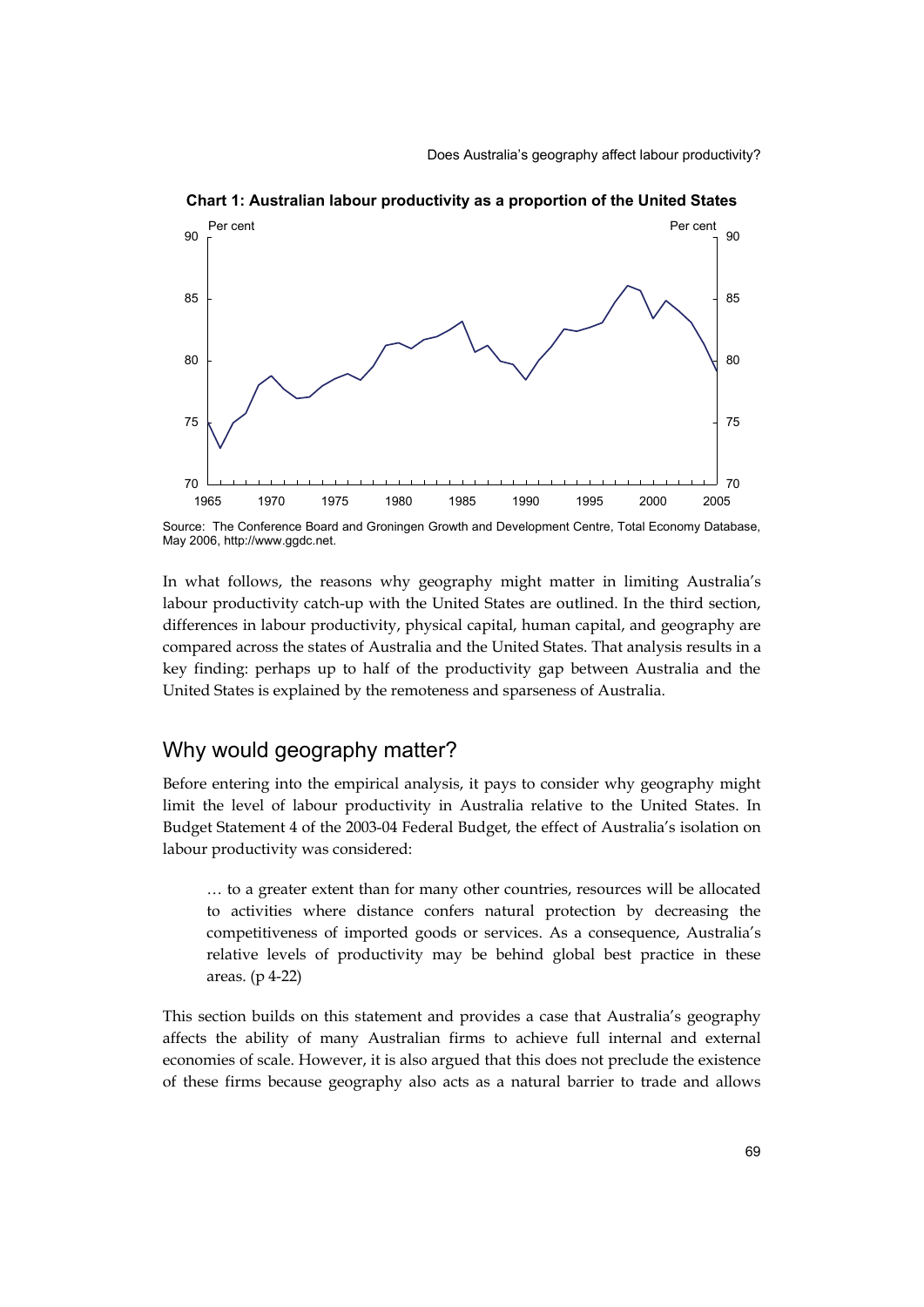them to exist profitably (in much the same way a tariff might act as an artificial barrier to trade and allow inefficient firms to exist profitably).

Full internal economies of scale arise when unit costs of production for a firm stop falling as output increases. For many small firms, production has to increase only slightly before full internal economies of scale are reached. In these cases, the market for the firm is likely to be only sub-national. This means that a country's population will usually have no effect on a small local firm's ability to profitably reach full internal economies of scale.

For other firms, production can increase substantially before full internal economies of scale are reached. In these cases, operating profitably may require a very large and accessible market, which may not be present domestically. For most countries, there is little reason to expect that this market will be limited to just the local population if the country has a generally open economy. Indeed, large companies that take advantage of internal economies of scale are regularly supported by global markets of suppliers and consumers.

However, transport and trade costs might naturally make an economy more closed and this could create a potential for a national or local scale effect. This could quite well be the case for Australia — a country that is geographically isolated and sparsely populated. Australia's remoteness from large markets means that firms in some industries in Australia are unable to achieve the same economies of scale as those in the same industries in Europe or North America. Reciprocally, the costs of trade for international producers make them less competitive in Australian markets. This higher 'world price' in some Australian markets makes Australian firms in related industries profitable without having to achieve the same economies of scale. While this is still an economically efficient outcome, it does mean that some Australian firms will be less productive than similar firms based in larger markets.

Firms can also take advantage of external economies of scale to lower their costs. External economies of scale allow firms to reduce unit costs in production through commonality in production and distribution processes with other firms and through spill-overs in innovation between firms. Geographic agglomeration of economic activity and economic networks are regular sources of this scale. However, firms in countries like Australia, which are both geographically isolated and sparsely populated, may be less able to take advantage of these external economies of scale simply because it is more costly to establish networks over the great distances both within the country and to other countries.

The hypothesis that geography matters is therefore underpinned by a microeconomic reference to the additional costs of participating in the Australian market and the effect these costs have on any firm's ability to operate profitably in Australia. In the next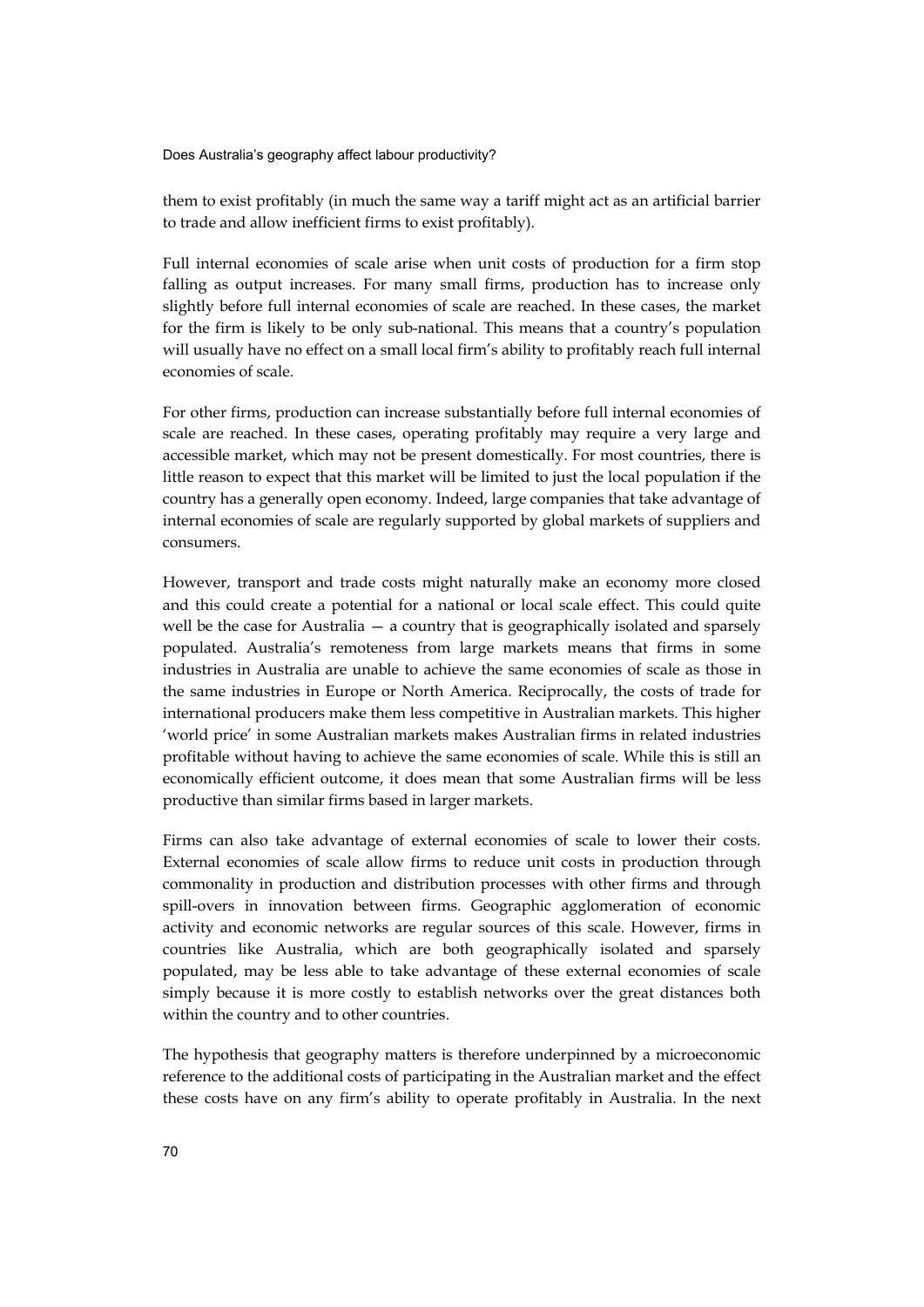section, aggregate labour productivity is examined in a standard model to identify whether this microeconomic hypothesis is borne out in the aggregate data.

# Estimating the effect of geography

-

To ascertain whether geography matters, it was necessary to construct an econometric model that tested for a relationship between labour productivity and geography. The standard economic model of labour productivity normally describes a simple relationship between labour productivity and physical and human capital. In this relationship, the more physical capital that is provided in production (such as machinery and equipment), the more productive people are expected to be (though at a diminishing rate). The same sort of relationship is modelled between labour productivity and human capital — the more educated, skilled and healthy a person is, the more productive they will be, other things held constant.

In this analysis, one further variable is added to the standard model, which describes the geography of the economy. It is possible to say that geography matters under the conditions that the necessary labour productivity and capital intensity data are appropriate; the construction of the geography variable is acceptable; and the geography variable is statistically important in the econometric model of labour productivity. If these requirements are met, it is then also possible to tentatively estimate the importance of geography and the implications for policies that target labour productivity growth.

Below, we consider each of these requirements separately using data from each of the states in Australia and the United States.4

In Chart 2, the productivity levels (output per hour worked) of the states of Australia and the United States are presented. The data that were used to account for physical and human capital in explaining these labour productivity levels are presented in Chart 3 (the stock of physical capital per hour worked) and Chart 4 (number of bachelor degrees per thousand hours worked). Based on the standard model of labour productivity, it would be expected that those states that have higher capital to labour ratios in Charts 3 and 4 are generally those that have higher labour productivity levels in Chart 2. As it turns out, while there are exceptions, this pattern is recognisable.

<sup>4</sup> Using data from Australia and the United States is useful in this type of analysis because of the general similarity in policies and culture between the two countries. Countries that have significantly different policies and cultures would require additional variables to capture these differences to ensure that the results are not statistically biased.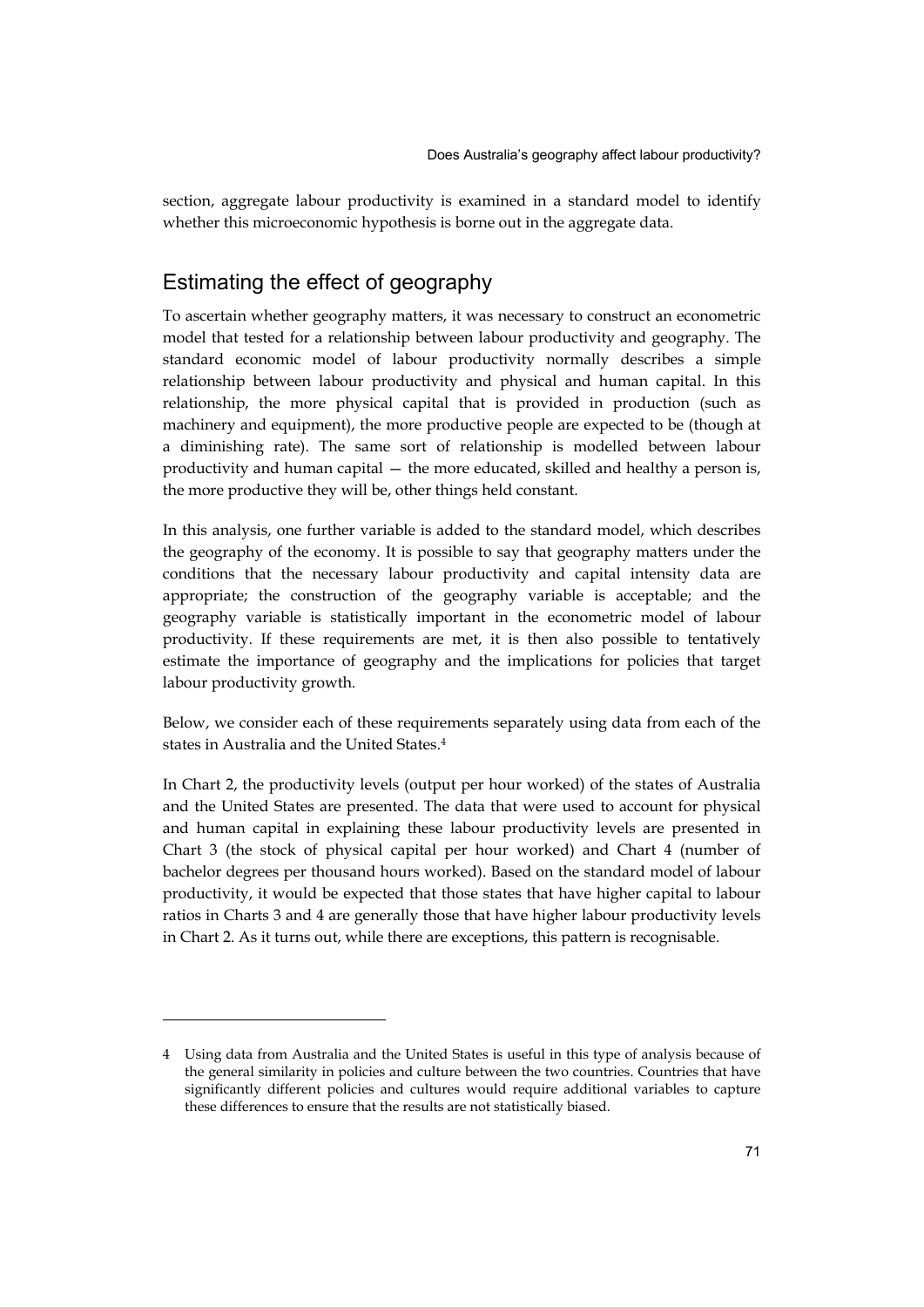



Source: Treasury calculations.



**Chart 3: Australian and US state physical capital to labour ratio, 2001** 

Source: Treasury calculations.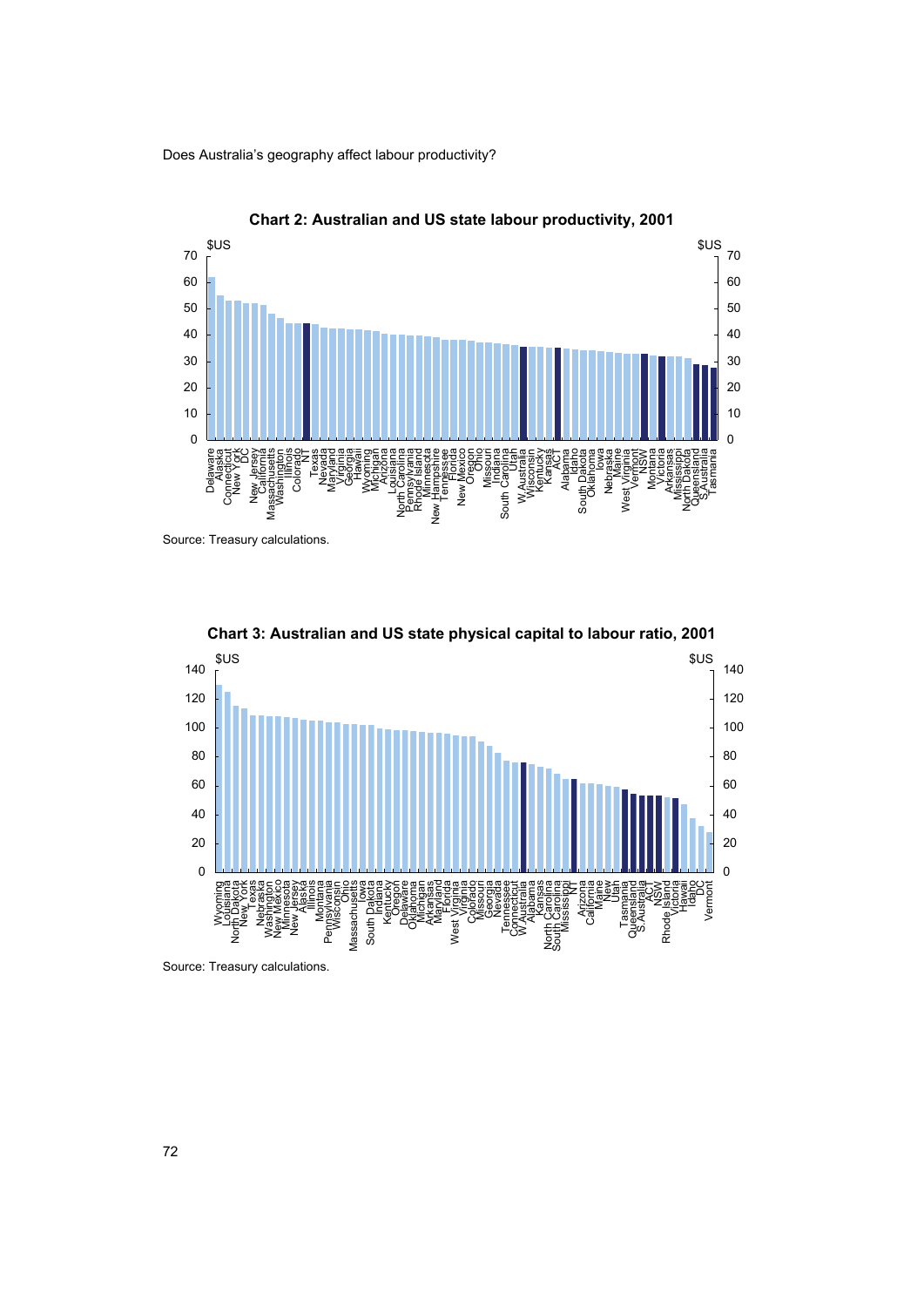

**Chart 4: Australian and US state human capital to labour ratio, 2001** 

Source: Treasury calculations.

The final variable in this analysis captures the geography of each state of Australia and the United States. The features that are described by the geography variable (which, in this analysis, is called the 'proximity indicator') are the economy's remoteness from other economic activity around the world and the degree of economic activity that goes on at home.

The proximity indicator that was developed for this analysis is presented in Chart 5. The construction of the indicator required a calculation using the following three sets of data for each state:

- the extent of economic activity in different areas of the world;
- the distance from the state to that economic activity; and
- a rate at which the importance of economic activity around the world decreases as the distance to that economic activity increases.

A final, but important note on the construction of the indicator is that the size of each state was included in each state's indicator. Thus, states that are economically large but surrounded by economically smaller states continue to capture the effect of essentially being proximate to their own economy. In this sense, a state like Tasmania would be both geographically remote and economically small, which would result in a relatively low proximity indicator. On the other hand, a state like New York would be the very opposite, given its large home economy and location in the heart of the economic activity of the east coast of North America.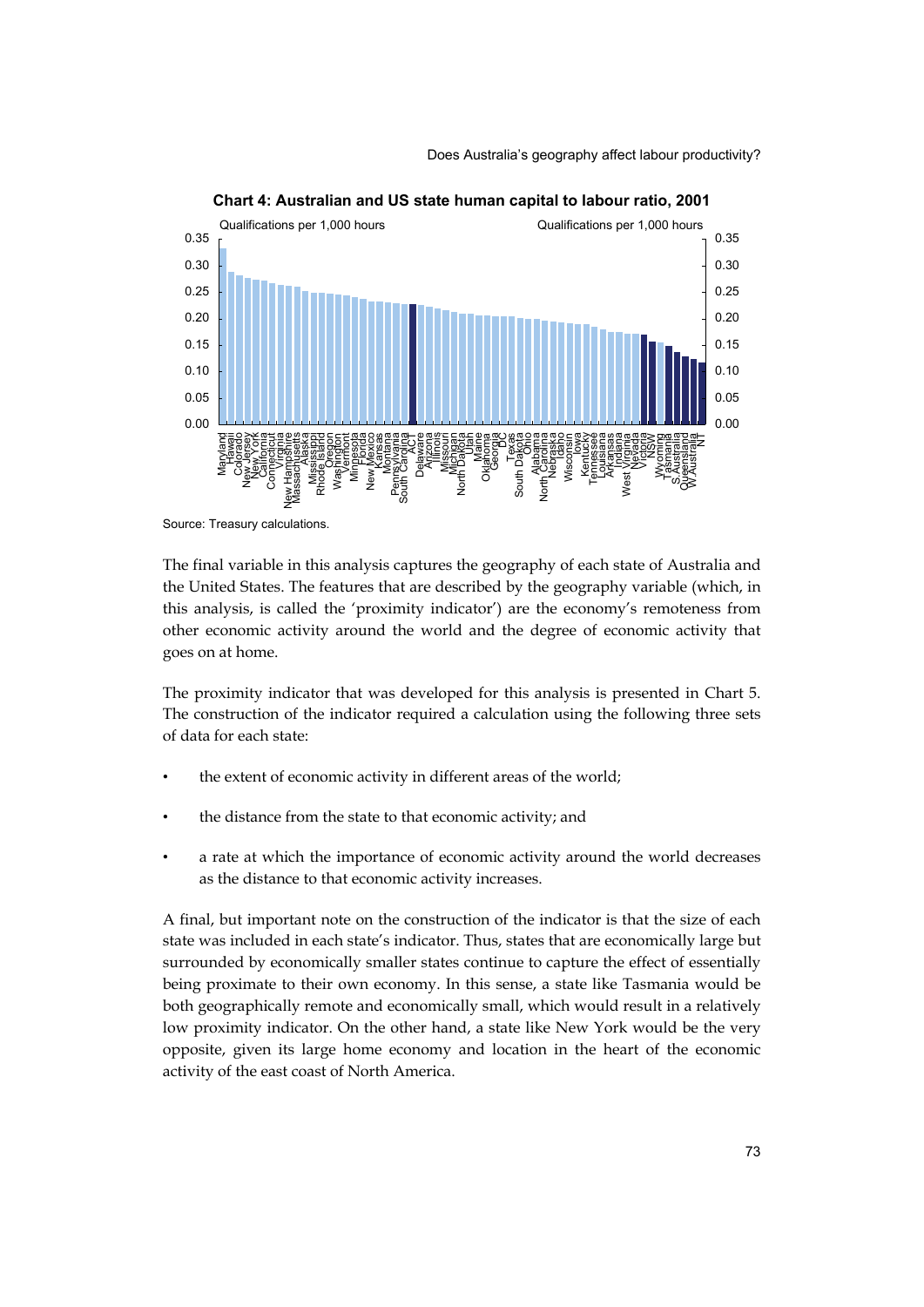Because of the complex nature of this construction, the actual value of the proximity indicator (on the  $Y$  axis in Chart 5) is quite difficult to interpret, but this value is rather tangential to the analysis at hand. It is more useful to consider the comparative values of proximity between the states. In this sense, the proximity variable indicates that New Jersey's proximity to economic activity is somewhere around 30 times greater than Tasmania's. The variable also indicates that Victoria is about as proximate to economic activity as Wyoming or North Dakota, which stresses the importance of the size of the own state economy in the construction of the proximity indicator.





Source: Treasury calculations.

With the inclusion of the proximity indicator, the development of the dataset was complete and ready for analysis. Using these data, we set about estimating the extent to which the proximity indicator in Chart 5 explained labour productivity in Chart 2, while accounting for physical and human capital to labour ratios presented in Charts 3 and 4. In the next section, the results of that process are outlined.

#### **Results**

The results from the estimation of the labour productivity model using the data presented in the previous section suggested that there was a significant relationship between labour productivity and geography. In statistical terms, the parameter on the proximity variable was positive and significant, implying that those states with higher proximity indicators tend to have higher labour productivity (if the physical and human capital to labour ratios are held constant). This result supported the motivating hypothesis that differences in geography help to explain differences in labour productivity.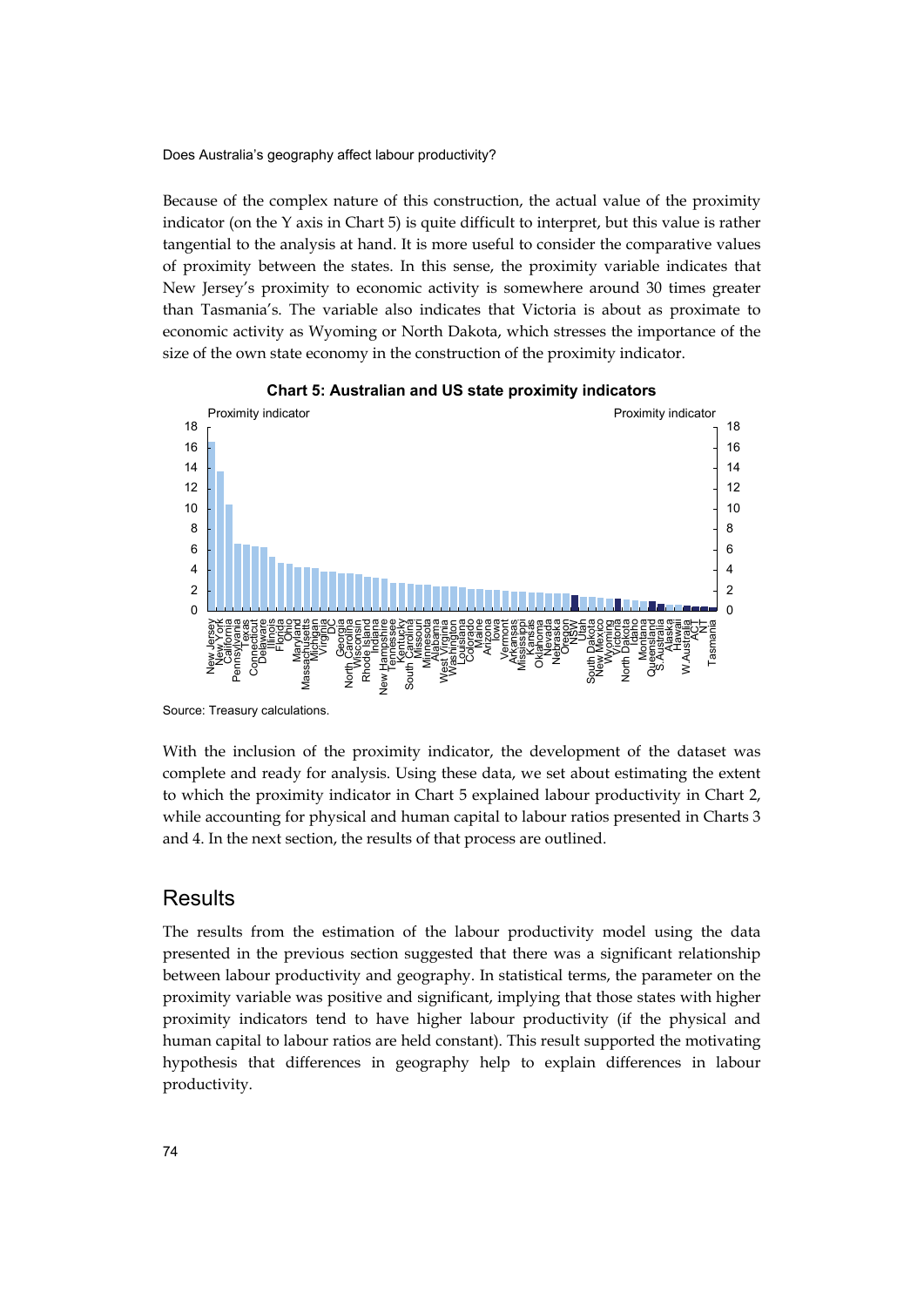With the statistical relationship established, it was possible to estimate the extent to which the gap in labour productivity between Australia and the United States could be explained by Australia's remoteness and vastness. By applying these statistical results to overall Australian and United States labour productivity equations with an average proximity indicator for both countries, it was then possible to tentatively establish that around 45 per cent of the gap might be explained by the differences in the two countries proximity indicator.

This result must be treated with a great deal of caution for two key reasons. Firstly, the data that were used in this analysis were built from sectoral data for the states of Australia and the United States. However, the sectors for each of the countries were inconsistent, and some manipulation and exclusion of data was required to make the aggregate compositions comparable.

Secondly, a range of technical assumptions had to be made in the construction of the proximity indicator. Treasury Working Paper 2006-03 details these assumptions in some length and shows that the point-estimate of 45 per cent is sensitive to changes in those assumptions. Importantly, the significance of the geography variable itself is far less sensitive to changes in these assumptions. In the end, this implies that geography certainly does matter, but that it is difficult to identify confidently its exact contribution to the labour productivity gap between the United States and Australia.

### **Conclusion**

The key result of this work is the identification of a statistical relationship between labour productivity levels and geography. This result suggests that Australia's labour productivity level is constrained by Australia's vast and remote geography.

To be clear, this result does not suggest that there is an inevitable ceiling for Australia's level of labour productivity. Australia's potential for productivity growth can be deconstructed into the potential for Australia's productivity frontier to continue to expand (through innovation and new technologies) and Australia's capacity to reach its productivity frontier. The result of the analysis outlined in this article suggests that Australia's productivity frontier might be somewhere inside that of the United States', but it does not give any reason to doubt that Australia's frontier will continue to expand at the same rate as that of the United States. This expansion will continue to be driven by the ongoing creation of new technologies and innovative work practices, both in Australia and around the world, and the adoption of these technologies and practices in Australian workplaces.

The result in this paper can also be turned around to make the point that more than half of Australia's productivity gap with the United States is not explained by